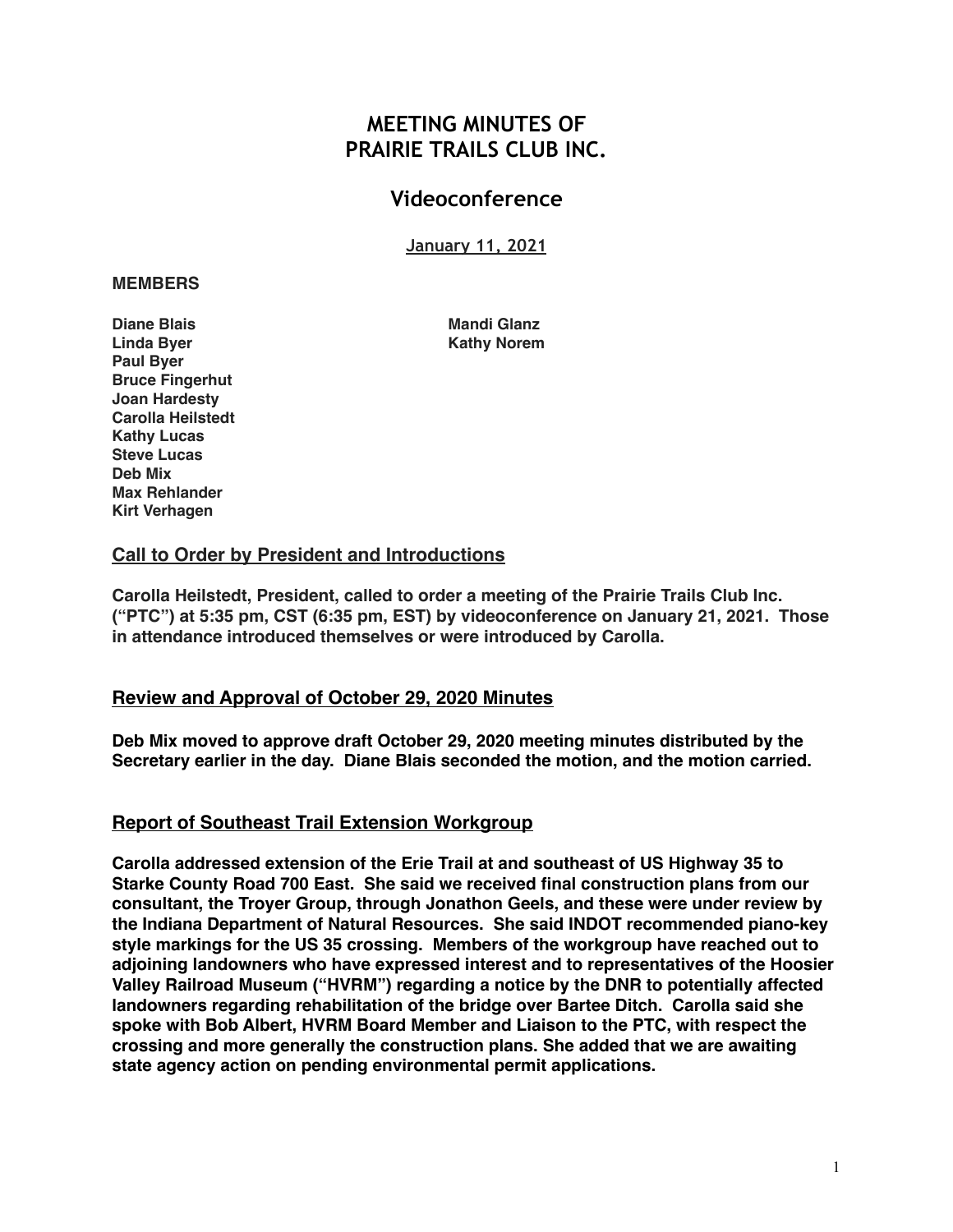**Carolla said earlier in the day Jonathon passed along a listing of contractors that have been qualified by Starke County to implement the construction phase of the project. Bruce Fingerhut expressed concern most of the listed persons are primarily farmers or landscapers, and he doubted they would offer bids. Max Rehlander and Kathy Norem suggested additional possibilities for contractors, and Carolla said she would follow up with a note to Rik Ritzler, Starke County Highway Superintendent. The expectation is that other than for the crossing of US 35, INDOT approval of a contractor is unneeded.**

## **Review and Approval of Treasurer's Report, including Report of Restricted and Unrestricted Funds**

**Kathy Lucas provided the Treasurer's Report with Report of Restricted and Unrestricted Funds. She thanked Russ and Diane Blais for becoming lifetime members. Their \$500 contribution is very helpful because it is unrestricted and may be used to serve any PTC need. She reflected on the small but painless contribution through Amazon Smile and noted the report identifies how to apply this funding source. She thanked Moving Starke County Forward for reimbursing the OTES cost of new signage at the Norwayne Field bike rack. Kathy thanked Randall and LuAnn Glass for new memberships and Peggy Stalbrink for her donation. Peggy intended to prepare materials for the Christmas sale at Chesapeake Run Golf Course, but the event was cancelled with the COVID-19 pandemic. The two billings this month are to the Troyer Group for the southeast trail extension and to Precept Partners to assist with the website upgrade. The Treasurer's Report follows:**

| <b>Treasurer's Report</b><br><b>January 11, 2021</b>                                                                                                                                                                                                                                                                                                                                                                                                                          |              |             |
|-------------------------------------------------------------------------------------------------------------------------------------------------------------------------------------------------------------------------------------------------------------------------------------------------------------------------------------------------------------------------------------------------------------------------------------------------------------------------------|--------------|-------------|
| FIRST FARMERS BANK & TRUST (FFBT)                                                                                                                                                                                                                                                                                                                                                                                                                                             |              |             |
| Balance forward from 10/29/20                                                                                                                                                                                                                                                                                                                                                                                                                                                 |              |             |
| <b>INCOME</b>                                                                                                                                                                                                                                                                                                                                                                                                                                                                 |              | \$72,585.11 |
| 11/02/20 Deposit<br>Lifetime Membership: Russ & Diane Blais                                                                                                                                                                                                                                                                                                                                                                                                                   | 500.00       |             |
| 11/12/20 Amazon Smile donation*<br>Percentage reward for purchases made                                                                                                                                                                                                                                                                                                                                                                                                       | 10.24        |             |
| 11/24/20 Deposit<br>Half of bike rack sign from Moving Starke Co. Fwd                                                                                                                                                                                                                                                                                                                                                                                                         | 55.00        |             |
| 11/24/20 Deposit<br>Membership: Randall & LuAnn Glass                                                                                                                                                                                                                                                                                                                                                                                                                         | 50.00        |             |
| 1/08/21 Deposit<br>Peggy Stalbrink craft sale donation                                                                                                                                                                                                                                                                                                                                                                                                                        | 30.00        |             |
| <b>Total Income</b>                                                                                                                                                                                                                                                                                                                                                                                                                                                           | 645.24       | 73,230,35   |
| <b>EXPENSES</b>                                                                                                                                                                                                                                                                                                                                                                                                                                                               |              |             |
| 1/05/21 Check #1069 to Troyer Group<br>Payment #7, Invoice No. 15798                                                                                                                                                                                                                                                                                                                                                                                                          | (20, 791.25) |             |
| 1/08/21 Check #1068 to Precept Partners                                                                                                                                                                                                                                                                                                                                                                                                                                       | (125.00)     |             |
| <b>Total Expenses</b>                                                                                                                                                                                                                                                                                                                                                                                                                                                         | (20, 916.25) |             |
| Ending FFBT balance as of 1/11/21                                                                                                                                                                                                                                                                                                                                                                                                                                             |              | \$52,314.10 |
| /s/Kathleen Lucas, Treasurer                                                                                                                                                                                                                                                                                                                                                                                                                                                  |              |             |
| "NOTE: It's easy to choose PTC to receive a small portion of your purchases, which in this time of COVID-19 could<br>add up for our club. From the Amazon Smile page, just type in "Prairie Trails Club Inc.", and it will become your<br>designated charity. This costs you nothing additional, works with Amazon Prime membership, and to date I have<br>received no unwanted mail or solicitations as a result of exercising this option. (Of course, there are many other |              |             |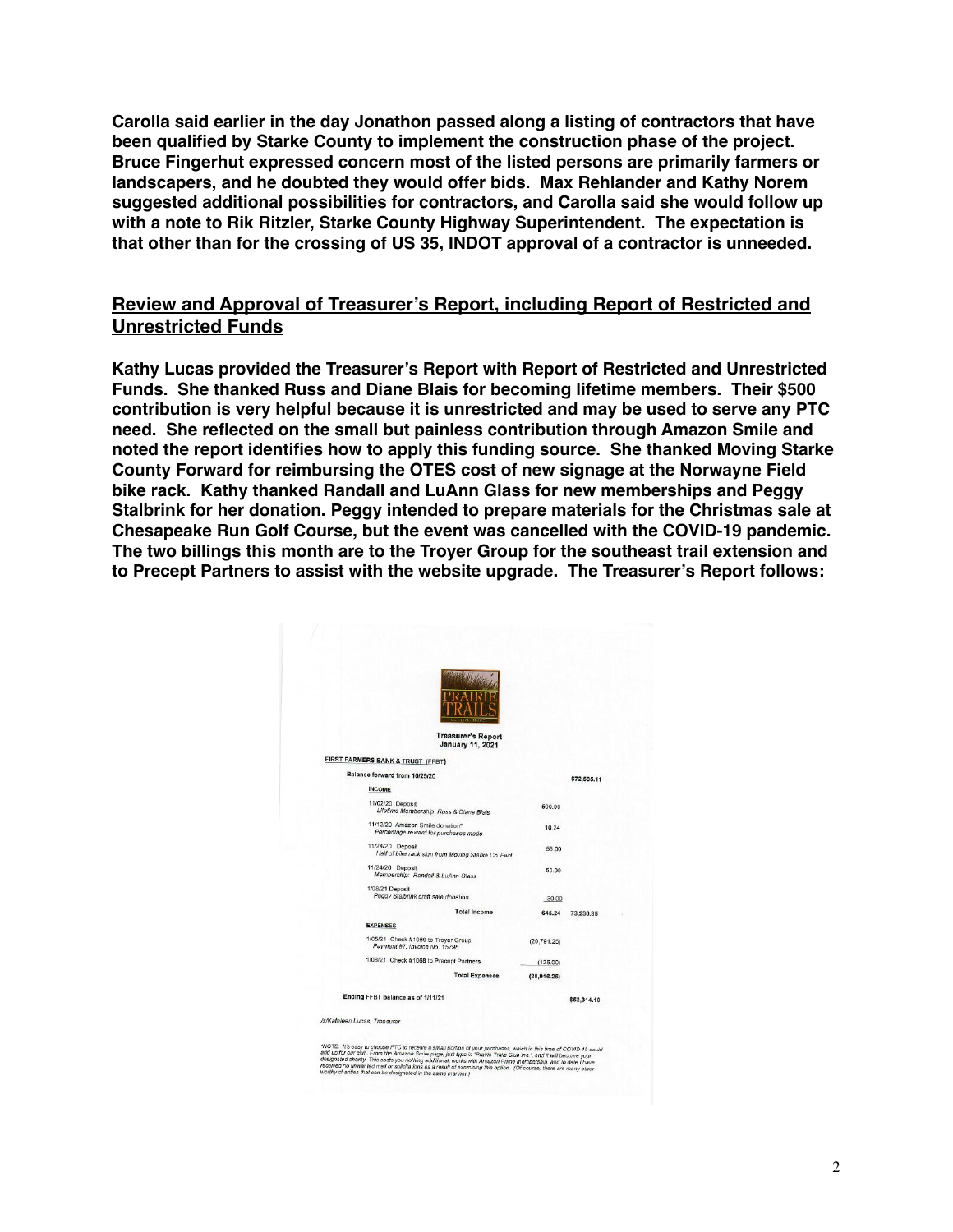**Kathy then outlined the Report of Restricted and Unrestricted Funds. She noted that 80% of funding for work by Troyer Group was allocated to the Next Level Trails grant and our 20% local share was divided in equal 1/4 shares among the Luminous Fund, the Hardesty Memorial Fund, the Indiana Greenways Foundation and the PTC participation. Credit from DNR in NLT-1-07 for what is often referred to as the "soft match" has not yet been included. The Report of Restricted and Unrestricted Funds addressing all projects is set forth in more detail below:**

#### **RESTRICTED GRANTS/DONATIONS**

| Luminous Fund Grant 2 (2018)       | Signage BLS (incl. "You are Here")   | 4.124.94                                                              |
|------------------------------------|--------------------------------------|-----------------------------------------------------------------------|
| Luminous Fund Grant 3 (2019)       | <b>Matching NLT Grant</b>            | 1,740.44 (less 1,039.56 Troyer Pmt. #7)                               |
| Luminous Fund Grant 4 (2020)       | Northwest extension                  | 5,000.00                                                              |
| <b>Hardesty Memorial Grant</b>     | Wayfinding/Hist. ET Signage          | 7,480.25                                                              |
| <b>Hardesty Memorial Grant</b>     | <b>Matching NLT Grant</b>            | 1,740.44 (less 1,039.56 Troyer Pmt.#7)                                |
| PTC account commitment             | <b>Matching NLT Grant</b>            | 1,738.43 (less 1,03957 Trover Pmt. #7)                                |
| Marshall County Horse Ass'n        | Bench (NLT Grant-Location TBD)       | 350.00                                                                |
| Indiana Greenways Foundation       | Matching NLT Grant                   | 1,379.44 (less 1,039.56 Troyer Pmt. #7)                               |
| Lucas lakehouse guests             | Future Vision/website update         | 700.00                                                                |
| Next Level Trails Grant (NLT-1-07) | 1st Installment for trail extension. | 16,592.00 (less 16,633.00 Troyer Pmt. #7)                             |
| Mitchel-Kane                       | Northwest extension                  | 2,000.00                                                              |
| Stalbrink donation                 | Scholarship (or "most needed use")   | 100.00                                                                |
| Blais/Vlaming                      | Bench for trailhead $@$ 450/210      | 350.00                                                                |
| <b>McMillin</b>                    | Bench for trailhead @ 450/210        | 350.00                                                                |
| <b>KVREMC</b>                      | <b>Bike Racks</b>                    | 1,500.00                                                              |
|                                    | <b>Total Restricted</b>              | 45,505.94                                                             |
| <b>SUMMARY OF ACCOUNTS</b>         | <b>TOTAL</b><br>\$52,314.10          | <b>RESTRICTED</b><br><b>UNRESTRICTED</b><br>\$45,505.94<br>\$6,808.16 |

**As of January 11, 2021 /s/ Kathleen Lucas, Treasurer**

**Bruce moved to approve the Treasurer's Report with the PTC Report of Restricted and Unrestricted Funds, including the match allocations. Diane seconded the motion. The motion carried.**

### **Report of November 4, 2020 Facebook and Website Workgroup Meeting**

**Carolla reported on the second workgroup meeting held virtually on November 4 when our members were joined by Stephen Antisdel, a representative of webmaster, Precept Partners. At Stephen Antisdel's suggestion, we provided a general outline of discussion points in advance of the meeting. She said workgroup members have begun collecting new images to use in the updated website. Carolla added that she has started assembly of the website structure using Wix.com Ltd., a software company, providing cloud-based web development services. She said she has experience in the application of Wix which allows users to create HTML5 websites and mobile sites through the use of online drag and drop tools. During the meeting, she demonstrated the first structural elements of the new website. She said currently the workgroup included Kathy Lucas, Linda Byer, Steve Lucas and herself, but additional PTC members are encouraged to join.**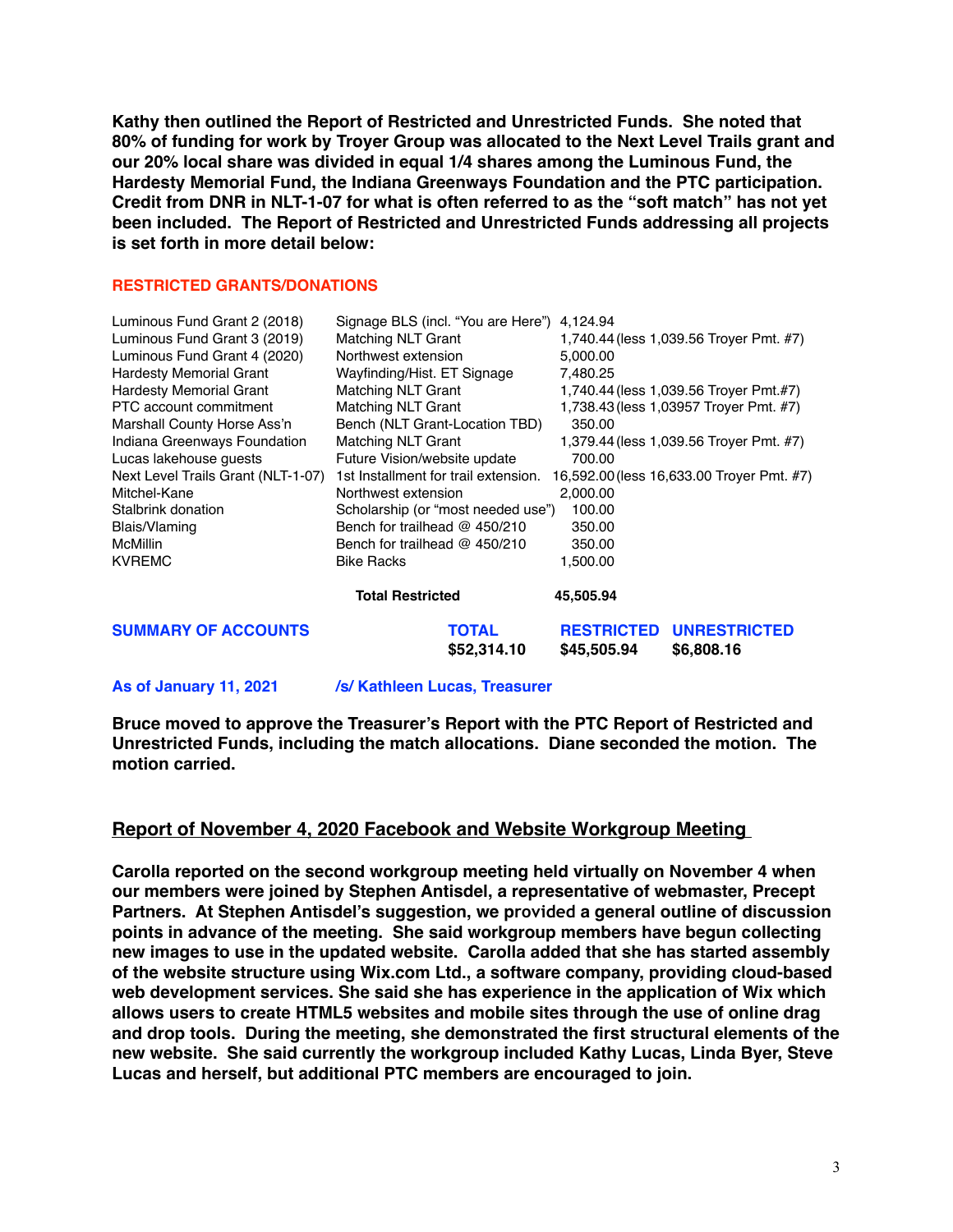# **Update on In-Scale Model of Our Solar System Initiative**

**Steve said on December 2, 2020, Starke County Community Foundation Development Director, Jessica Martinović, chaired the second meeting of a workgroup for the In-Scale Model of Our Solar System being funded by the Lilly Endowment's GIFT VII program. During the meeting, Bob Aloi provided preliminary plans for the design and location of the planets along the Erie Trail. Steve said in the mix for consideration is the inclusion of Pluto, which would be on the two-mile trail extension now in development, and just west of County Road 700 East. If Pluto is to be included, additional funding may be needed. As with the planets, Pluto would be in scale as to size and distance from the Sun. The third meeting for the workgroup is set for January 21**

**Kirt Verhagen asked Steve where the Sun would be located for the In-Scale Model. He responded that was a good question and one the workgroup is pondering. The Sun would be somewhere near the trailhead at Main Street, North Judson, but "as you're aware," there are already improvements immediately east of Main Street. A possibility is beginning a hundred feet east near the site of the former creamery, or perhaps a second possibility would be to place the Sun west Main Street. "That would require HVRM to concur." Bruce suggested it might make sense to place the Sun west of Main Street and to coordinate the location to maximize exposure to the Railroad Museum. Kirt agreed. Steve said he would pass to the workgroup on January 21 thoughts the PTC membership might have on placement of the Sun or otherwise concerning the project.**

**Kirt asked how large the Sun image would be. Steve responded that the workgroup is anticipating only a segment of the Sun would be depicted—perhaps an identified part of the circumference—because of its large size as compared to the planets. Jupiter might also present challenges.**

# **Report of Virtual Discussion with Great American Rail-Trail Representatives**

**Steve said on January 5, he participated in a virtual meeting with representatives of the Great American Rail-Trail concerning our advancement with the Erie Trail--both to the southeast and to the northwest. They expressed enthusiasm for our two-mile extension now underway and said they were interested in attending our ribbon cutting ceremony when the project is completed. They also thanked us for referencing the Great American Rail-Trail in last year's trail brochures.**

**Steve added we discussed developments with respect to a North Judson Redevelopment Commission initiative to sell the railway, or part of it, northwest of town. A representative of the Great American Rail-Trail said he has spoken with Redevelopment Commission Attorney, Justin Schramm, to underline the importance of the rail corridor for extension of the trail toward English Lake.**

**As reported by WKVI Radio, the Redevelopment Commission last week opened the three bids received for the railroad's purchase. The highest bid was from Midwest & Bluegrass Rail which offered \$2.725 million for the entire 33-mile route. The other two bids were**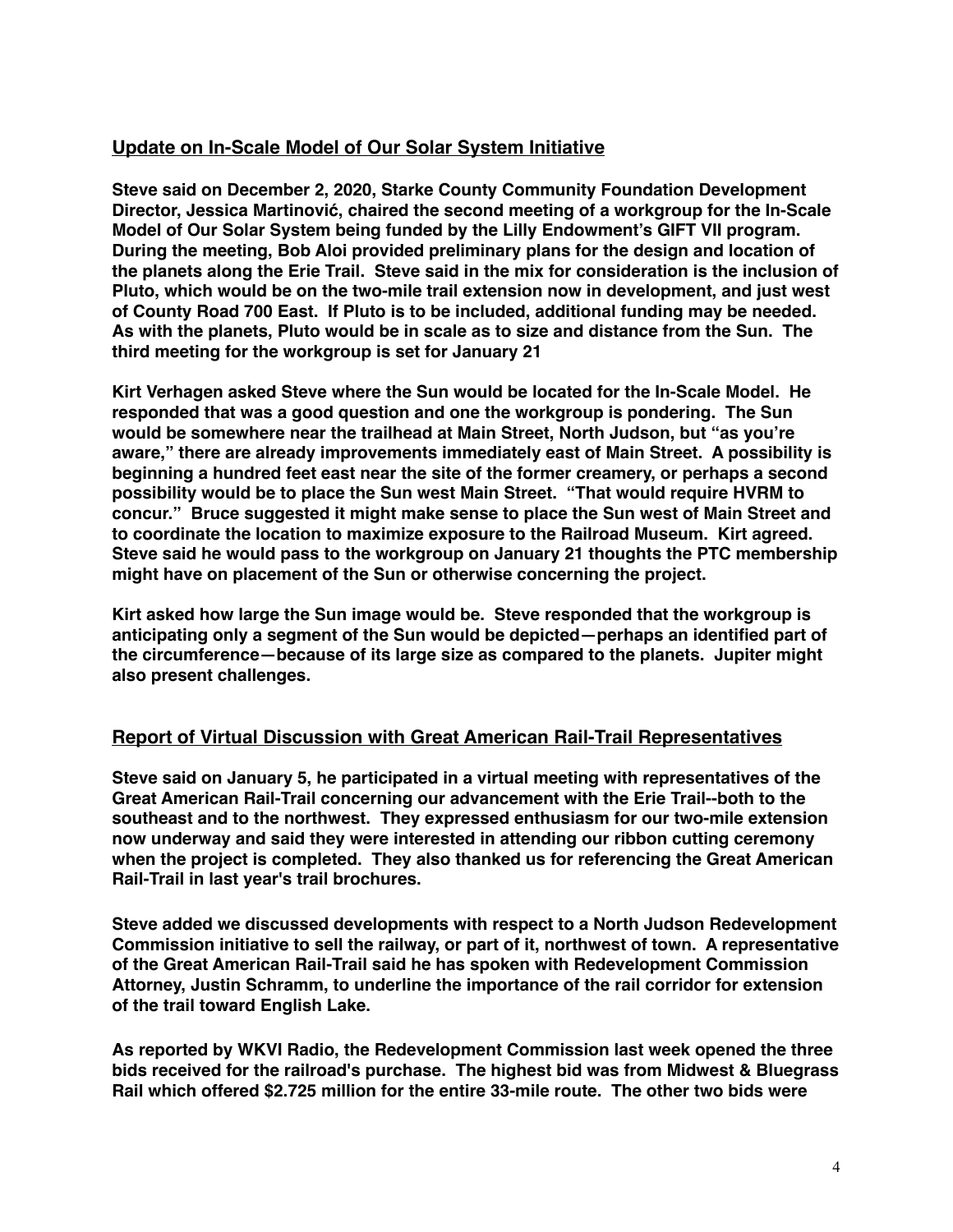**only for the portion of the route in LaPorte and Porter Counties northwest of English Lake. Co-Alliance offered \$2.3 million and Columbia Rail just over \$1.6 million. Also, WKVI reported the Redevelopment Commission can look at the companies' future plans for the rail line, how they operated railroads historically, and any existing relationships with entities involved with the railroad corridor. The Redevelopment Commission is scheduled to this evening discuss the three bids in an Executive Session.** 

**Steve said he informally passed along to North Judson the PTC's interest in providing input regarding this important initiative. The Great American Rail-Trail representatives offered us their continuing support.**

## **Report of Starke County Park Board Yellow River Kayak Workgroup**

**Kathy Norem was invited to report on a Starke County Park Board initiative to obtain a grant on a one-to-one match with the Indiana Destination Development Corporation ("IDDC") for the development of five Yellow River launch sites. Local match for the grant was provided through the Starke County Park Board, the Hardesty Memorial Fund, and the Northern Indiana Community Foundation. Kathy said Mary Perren, Constellation of Starke Program Facilitator, is chairing a workgroup to pursue the grant. Mary on Friday hand-delivered the grant application in Indianapolis. Kathy added, "Mary has done a wonderful job.**

**Steve said he was asked to represent the PTC in the Yellow River Kayak Workgroup. The Board of Directors of the Prairie Trails Club tendered a letter of support for the project and communicated with the Indiana Greenways Foundation which provided its own letter of support. The effort in Starke County would augment a similar initiative upstream in Marshall County.**

**Steve said Mary Perren emailed him that she received a confirmation of filing from the IDDC "earlier today". Mary added that finalists will be announced February 15, and if the Yellow River Kayak project is among them, Starke would need to give a presentation in March, with awards to be announced soon thereafter. The total project cost is \$140,000. Starke County has \$70,000 in local commitments and is seeking a \$70,000 match from the IDDC. This initiative is for Phase 1 of the project, and additional funding would be sought to continue making improvements such as ADA accessibility. Proposed launch sites are County Road 1100 E, Indiana Highway 23, County Road 700 E, Wythogan Park in Knox, and English Lake. The Park Board is meeting tomorrow night and will consider preparing permit applications to keep the project on schedule. Steve said Mary provided a copy of the final grant application to share with anyone interested.**

**Kathy Lucas noted that the Indiana Greenways Foundation expressed a willingness to facilitate quick review of a request for additional funding to support the IDDC application. The Greenways Foundation supports blueway projects on navigable waters such as the Yellow River, as well as greenway projects such as the Erie Trail. Ultimately, though, Mary expressed the workgroup's appreciation for support by the Greenways Foundation, but said it had sufficient funding match for the current project. A deep expression of gratitude was passed along to the Foundation.**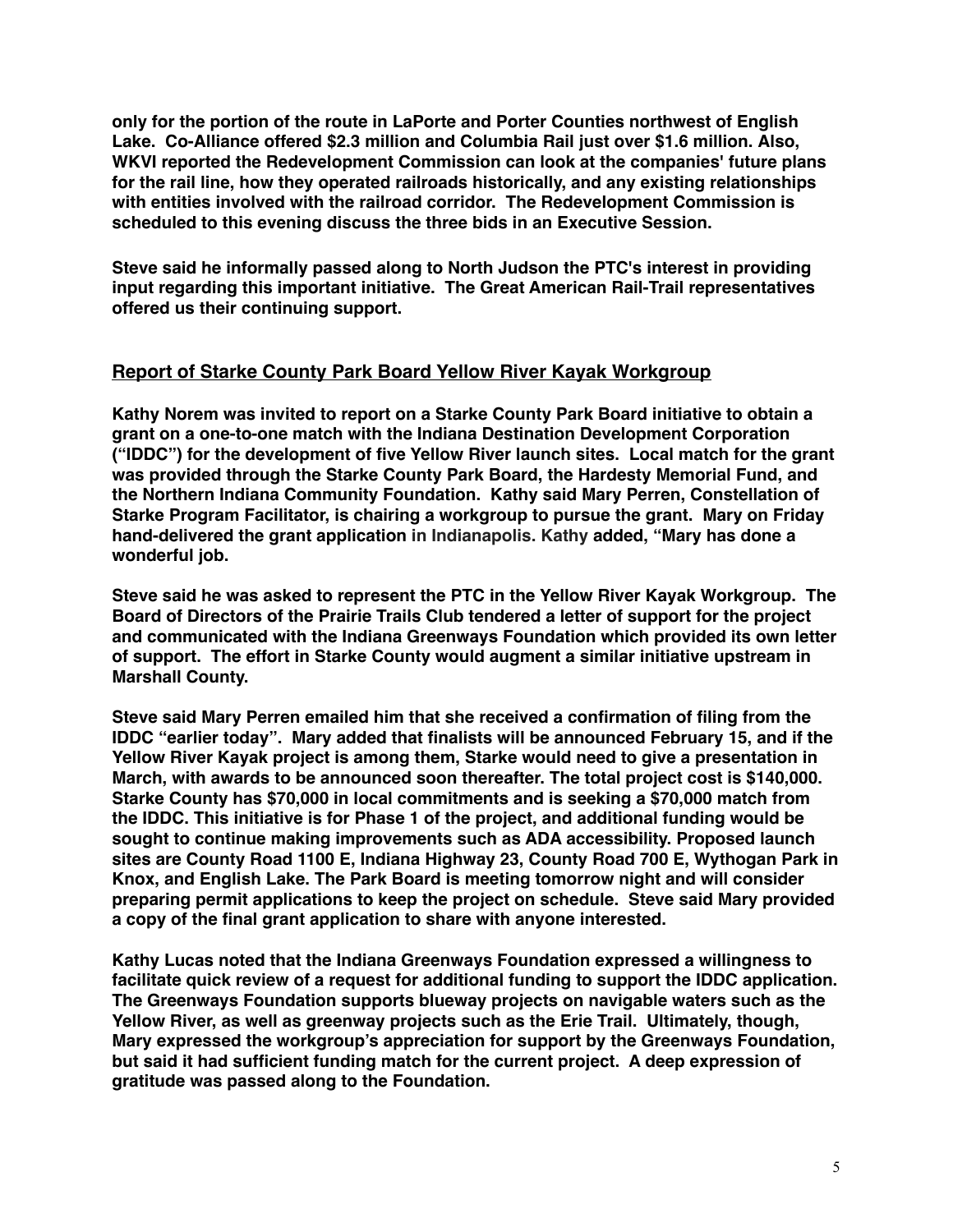# **Proposal for Recognition of Early Trail History and Pioneer Proponents**

**Kathy Lucas said there is growing interested in developing signage, a website history, or both to memorialize the development of the Erie Trail. She noted Bruce, Rhonda Milner, Brian McMillin, Anita McMillin, Marty Lucas, and Corinne Becknell Lucas were essential in advancing the trail, and there are likely others in Starke County or at the Indiana DNR who deserve recognition. She said she has begun assembling images to this end.**

**Bruce spoke of early efforts, including work on the bridge over Bogus Run. He also spoke of an early project for gravel west of Main Street which was funded by a \$4,400 grant from the Northern Indiana Community Foundation. Another important success was when Rhonda saved what is now the trailhead bordered by Indiana Highway 10 and Starke County 250 East. Bruce agreed a historical initiative was worthy and perhaps could be implemented simultaneously with a ribbon cutting for two-mile extension of the Erie Trail now in progress.**

# **SICIM and the Starke-Pulaski Native Plants Initiative**

**Carolla thanked Mandi Glanz for attending and invited her to address the members. Mandi is the regional specialist for Southern Indiana Cooperative Invasives Management ("SICIM") in Northwest Indiana who in 2020 replaced Erica Luchik. Mandi said part of SICIM's mission is to assist landowners with the development of a plan to control invasive plant species. She said Erica had said good things about the work of the PTC and understands that our organization scheduled workdays that are directed to invasive species control. Mandi also outlined activities that can be pursued through the Indiana Weed Wrangle Contest, with the current competition taking place between September 1, 2020 and June 30, 2021. She referenced the Starke-Pulaski Native Plants Initiative which is an effort in Starke County and Pulaski County to promote native plant species and to suppress invasive species.**

**Carolla thanked Mandi for attending and reflected that the PTC is privileged to have as members Linda Byer, who is a biologist, and her husband, Paul Byer, who is a licensed herbicide applicator. She said the control of invasive species along the Erie Trail was a huge task, and she looked forward to the possibility of working with SICIM in the future.**

# **Maintenance Workgroup**

**Paul referenced repairs he has performed to the decks of the bridges over Bogus Run and Fell Ditch. He spoke to more fundamental work that is needed, particularly on the north side of the Bogus Run bridge. Paul said the 2 x 12 planks are costly to replace, and he urged that we prospectively use 2 x 8 planks. Diagonal planks are nice to look at but also cause challenges for maintenance. He suggested perpendicular might be more practical, and it was agreed the Troyer Group should be informed.**

**Carolla suggested scheduling a workday to assist Paul with making the needed bridge work. Paul responded that might be a good approach, but the weather needs to improve**